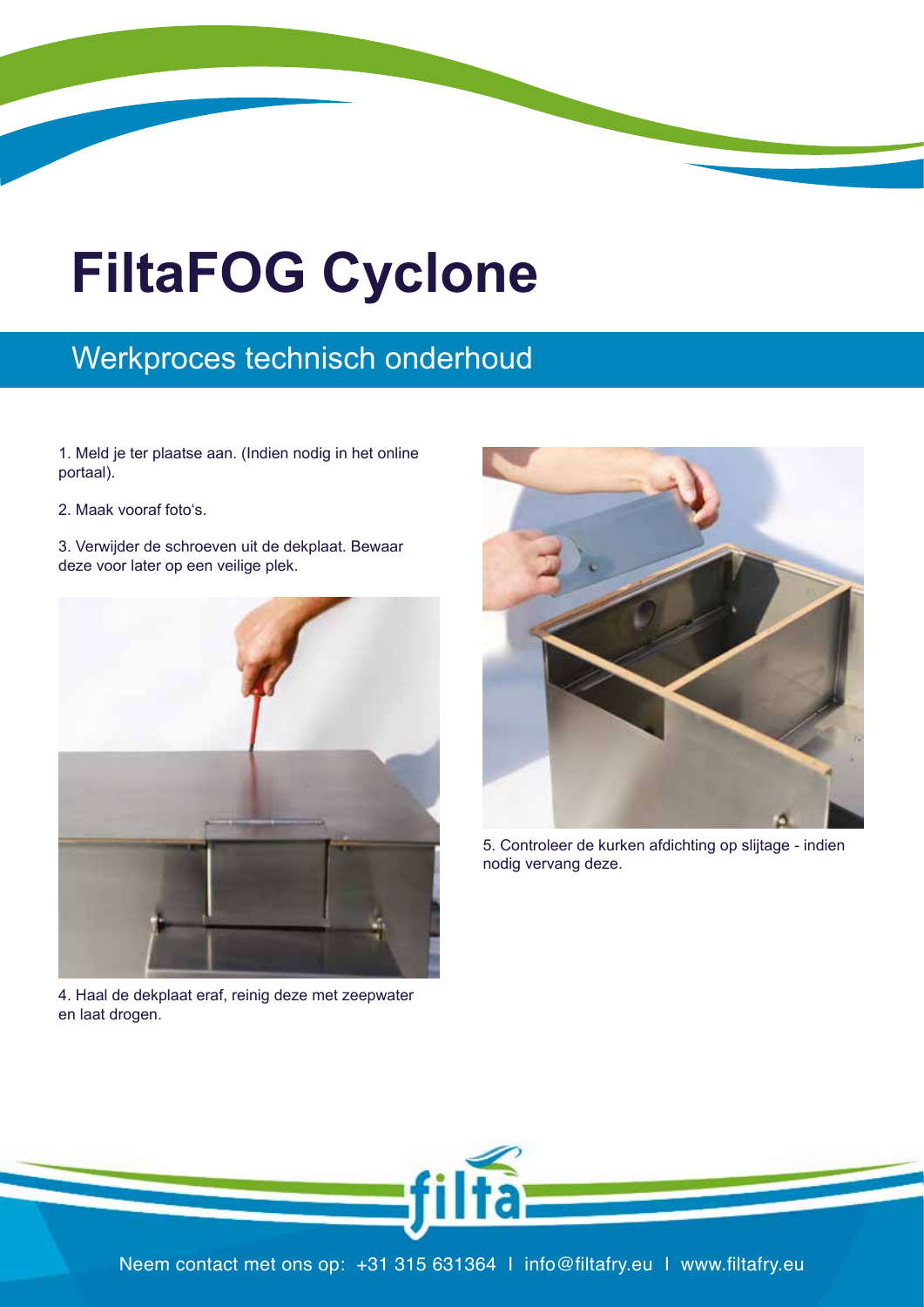

een voor olie- en vet bestemde afvalemmer. Controleer ook hier de afdichting op slijtage en indien nodig, eer ook het de aldenting op sigtage en indien houig, vervang deze. Leg het oliereservoir ter reiniging in de 6. Verwijder het olie- en vetreservoir en leeg het in spoelbak. vervang deze. Leg net onereservoir ter reinigin



ter reiniging in de spoelbak. 8. Haal de cycloonplaat uit het apparaat en leg deze



7. Verwijder de opvangbak van de voedselresten en gooi deze in een daarvoor bestemde afvalcontainer<br>leeg. Controleer de opvangbak op beschadigingen, gooi deze in een daarvoor bestemde afvalcontainer ensure it fits om dat deze precies in het apparaat moet passen.<br>Noteer eventuele beschadigingen. Leg daarna de Noteer eventuele beschadigingen. Leg daarna de opvangbak ter reiniging in de spoelbak.



9. Verwijder het afsluitplaatje en leg dit ter reiniging in de spoelbak.

filta=